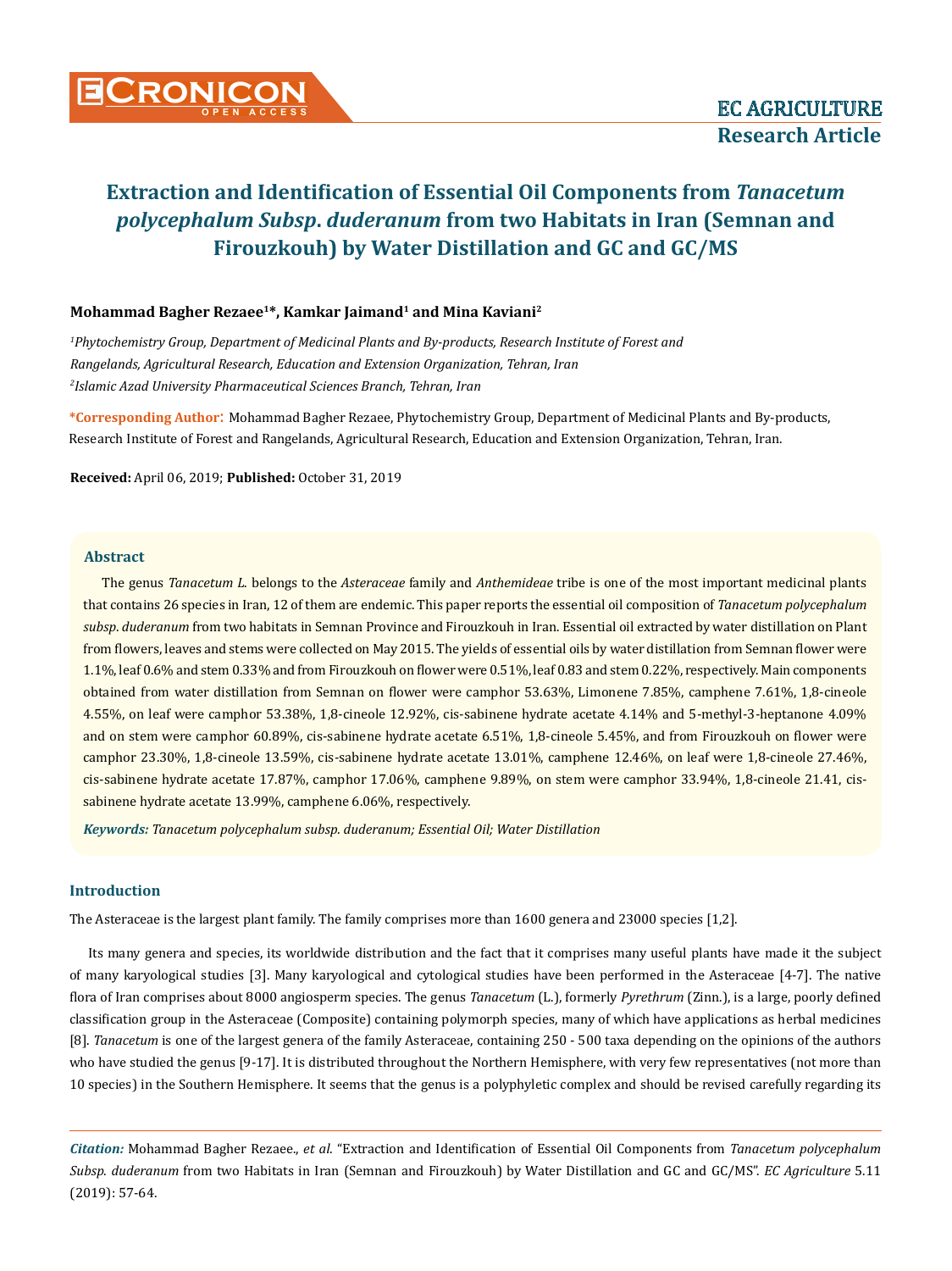58

species and subgenus [3, 18, 19]. The genus *Tanacetum* belongs to the tribe Anthemideae of the Composite and comprises only one species of herbaceous plant, *Tanacetum polycephalum* subsp. *polycephalum* Syn.: *Tanacetum polycephalum* Schultz-Bip. subsp. *farsicum* Podl. [20]. Anthemideae- systematic review. In: Heywood, V.H., Harborne, J.B. and Its distribution pattern in Iran, in the rangelands of Zagros and Alborz Mountains and also in North Khorasan in the northeast of Iran [21]. The species of *Tanacetum* genus is a valuable medicinal plant. The flora of Iran comprises 26 species of *Tanacetum*, of which 12 are endemic [22,23]. *Tanacetum polycephalum* is used in folk medicine to treat many disorders [24], therefore, it seems interesting to investigate its biological activity and chemical analysis. Essential oils are a complex mixture of natural compounds, mainly monoterpenes, sesquiterpenes and their oxygenated derivatives, Asteraceae is a valuable source of essential oil-containing plants and there are many reports on the volatile constituents of the oils of these plants [25,26]. It traditionally been used as a spicy additive for food. In cosmetics and as herbal remedies, due to existence of biologically active compounds, this species is known as a good treatment for infectious disease [27]. The genus is rich in essential oils, bitter substances and sesquiterpene lactones [28]. These oils have been shown to possess antibacterial [29], and antioxidant activity [30], Flavonoids [31], and insecticidal effects [32]. Some members of the genus *Tanacetum* has traditionally been used in balsams, cosmetics, dyes, insecticides, medicines and have been found to act as a preservative and are used in herbal remedies. According some published study, the oils and extracts of members of the *Tanacetum* genus exhibit anti-inflammatory, antibacterial and antifungal [33]. These species have traditionally been used as a spicy additive for food, in cosmetics and as herbal remedies due to their biologically active compounds and many infectious diseases are known to be treated with herbal remedies throughout the history of mankind [34, 35, 36, 37]. Previous chemical investigations on different species of *Tanacetum* L. have been shown the presence of acetylenes [38], sesquiterpene lactones and essential oils [39-41]. The essential oil of *Tanacetum fruticulosum* C.B.Clarke (A synonym of *Tanacetum gracile* Hook.f. and Thomson) from Iran was investigated by GC, GC/MS and NMR spectroscopy. Some new farnesyl derivatives were identified by their NMR spectra [41]. [Mirahmadi.](https://www.researchgate.net/profile/Seyed_Fazel_Mirahmadi), *et al*. 2013 [42], reported on *Tanacetum polycephalum subsp*. *duderanum*, from Iran in total, 26 components representing about 98.4 % of its composition were identified. Artemisia alcohol (42.7 %), camphor (22.0 %), yomogi alcohol (14.0 %), camphene (4.8 %), 1,8-cineole (4.7 %) were the main components of the essential oil. Sefidkon., *et al*. 2007 [43], reported on the aerial parts of 8 populations *Tanacetum Polycephalum,*  four populations from *T. polycephalum* Schultz-Bip. subsp. *duderanum* (Boiss.) Podl. were investigated. Hydro-distilled volatile oils from the aerial parts of eight samples of *T. polycephalum*, were investigated mainly by a combination of GC and GC/MS. The main components of the essential oils were as follow: *T. polycephalum* Schultz- Bip. subsp. *duderanum*: α-thujone (11.0% - 43.4%), camphor (8.0% - 18.8%), β-thujone (3.4% - 15.1%) and borneole (8.3% - 23.0%). Main components and their percentage varied by ecological parameters. Rezaee., *et al*. 2012 [44], studied on chemical composition of the essential oil of three *Tanacetum* L. species from north-west of Iran, on three species *Tanacetum angulatum* Willd. *Tanacetum canacens* DC. and *Tanacetum pinnatum* Boiss. growing wild in Iran. Plant flowers and leaves were collected from different locations of north- west of Iran. Samples were hydro-distilled to produce the oils in the yields *(v/w)*  of 0.4% for leaves and 0.02% for flowers for both *T. angulatum* and *T. canacens*, collected from Azerbaijan province (Tabriz), in of 0.05% for leaves and 0.2% for flowers *T. pinnatum* from Zanjan province (Zanjan). Main oil components of *T angulatum* Wild. identified by GCIMS for leaves were 1,8-cineole (75.3%), camphor (8.1%) and for flowers were 1,8-cineole (66.0%), camphor (9.0%). For *T. canacens,*  main oil components of leaves were 1,8-cineole (25.3%), α- calacorene (7.9%) and for flowers were n-eicosane (19.7%), α- calacorene (13.3%). Main oil constituents of *T. pinnatum* leaves were camphor (24.2%), o-calacorene (13.3%), and for flowers were germacrene B (33.0%), n-eicosane (10.5%). The aim of this study was investigation and comparison of essential oil content and composition of *Tanacetum polycephalum subsp. duderanum* from two habitats in Semnan Province and Firouzkouh in Iran.

#### **Experimental Methods**

#### **Plant Material**

The plant of *Tanacetum polycephalum subsp. duderanum* from two habitats in Iran (Semnan and Firouzkouh) center of Iran, Samples were collected by M. Golipour on 1 May 2015 and identity of the plant was determined by V. Mozaffarian in Iranian Botanical Garden (IBG).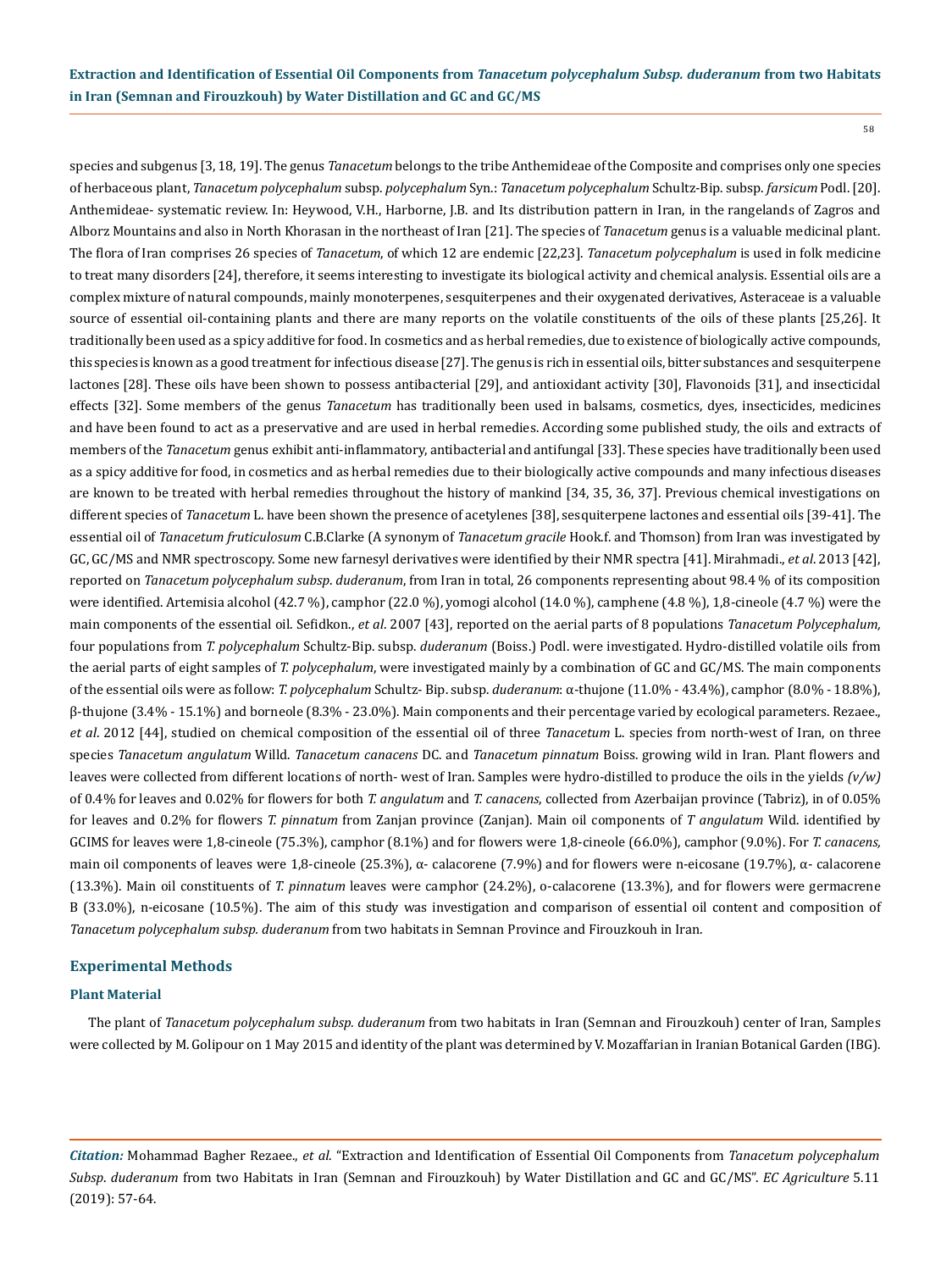59

The samples were extracted by water distillation from flowers, leaves and stem Plant. The yields of essences with method of water distillation from Semnan were flower 1.1%, leaf 0.6% and stem 0.33% and from Firouzkouh were flower 0.51%, leaf 0.83 and stem 0.22%, then samples were analyzed by GC and GC/MS.

#### **Gas chromatography**

GC analyses were performed using a gas chromatography, Ultera Fast Module –GC, made in Italia. Profile column machine brand Ph-5 capillary column, manufactured by Shimadzu with Length of 30 mm and an inner diameter of 1/0 mm thick 25/0 mm, the inner surface of the stationary phase material is covered Phenyl Dimethyl Siloxane 5%. Column temperature program: initial temperature 60 °C to start the final temperature of 210 °C. The initial 3 °C per minute to be added and then injected into the chamber to a temperature of 280 °C. The carrier gas inlet pressure to the column: helium with a purity of 99/99% of the inlet pressure to the column equal to 5/1 kilogram per square centimeter is set.

#### **Gas chromatography-mass spectrometry**

The GC/MS unit consisted of a Varian Model 3400 gas chromatograph coupled to a Saturn II ion trap detector was used. The column was same as GC, and the GC conditions were as above. Mass spectrometer conditions were ionization potential 70 eV; electron multiplier energy 2000V.

The identity of the oil components was established from their GC retention indices, relative to C7- C25 n-alkanes, by comparison of their MS spectra with those reported in the literature and by computer matching with the Wiley 5 mass spectra library, whenever possible, by co-injection with standards available in the laboratories [45-47].

#### **Results and Discussion**

Essential oil composition of *Tanacetum polycephalum subsp. duderanum* from two habitats in Semnan Province and Firouzkouh in Iran table 1.

|                          |      | <b>Firoz Koh</b> |       |             | <b>Semennan</b> |       |             |
|--------------------------|------|------------------|-------|-------------|-----------------|-------|-------------|
| <b>Compounds name</b>    | R.I. | <b>Flower</b>    | Leaf  | <b>Stem</b> | <b>Flower</b>   | Leaf  | <b>Stem</b> |
| 2-heptanone              | 882  | 0.48             |       |             |                 |       |             |
| $\alpha$ -thujene        | 931  |                  | 0.21  | 0.14        |                 |       |             |
| $\alpha$ - pinene        | 936  | 0.56             | 0.47  | 0.28        | 0.43            | 0.37  |             |
| 5-methyl-3-heptanone     | 943  | 1.97             | 1.53  | 1.15        |                 | 4.09  | 1.37        |
| Camphene                 | 961  | 12.46            | 9.89  | 6.06        | 7.61            |       | 3.09        |
| Sabinene                 | 973  | 0.47             | 0.40  | 0.32        | 0.20            | 0.50  | 0.16        |
| $p$ -mentha-1(7),8-diene | 1005 | 1.18             | 1.01  | 0.74        | 1.22            | 1.03  | 0.50        |
| $\delta$ - 3- carene     | 1013 |                  | 0.21  | 0.23        |                 |       | 0.22        |
| $\alpha$ -terpinene      | 1039 | 0.62             | 0.40  | 0.38        | 0.25            | 0.29  | 0.17        |
| p-cymene                 | 1049 | 1.61             | 1.80  | 1.23        |                 | 0.44  | 0.35        |
| Limonene                 | 1053 | 2.19             | 0.99  | 1.05        | 7.85            | 3.84  | 2.08        |
| 1,8-cineole              | 1060 | 13.59            | 27.46 | 21.41       | 4.55            | 12.92 | 5.45        |
| Artemisia alcohol        | 1079 | 0.79             | 0.76  | 0.78        | 0.37            | 0.57  | 0.62        |
| Trans-sabienene hydrate  | 1096 |                  |       | 1.54        |                 | 0.97  | 0.74        |
| 6-camphenol              | 1106 | 0.36             |       | 0.21        | 0.2             | 0.25  | 0.24        |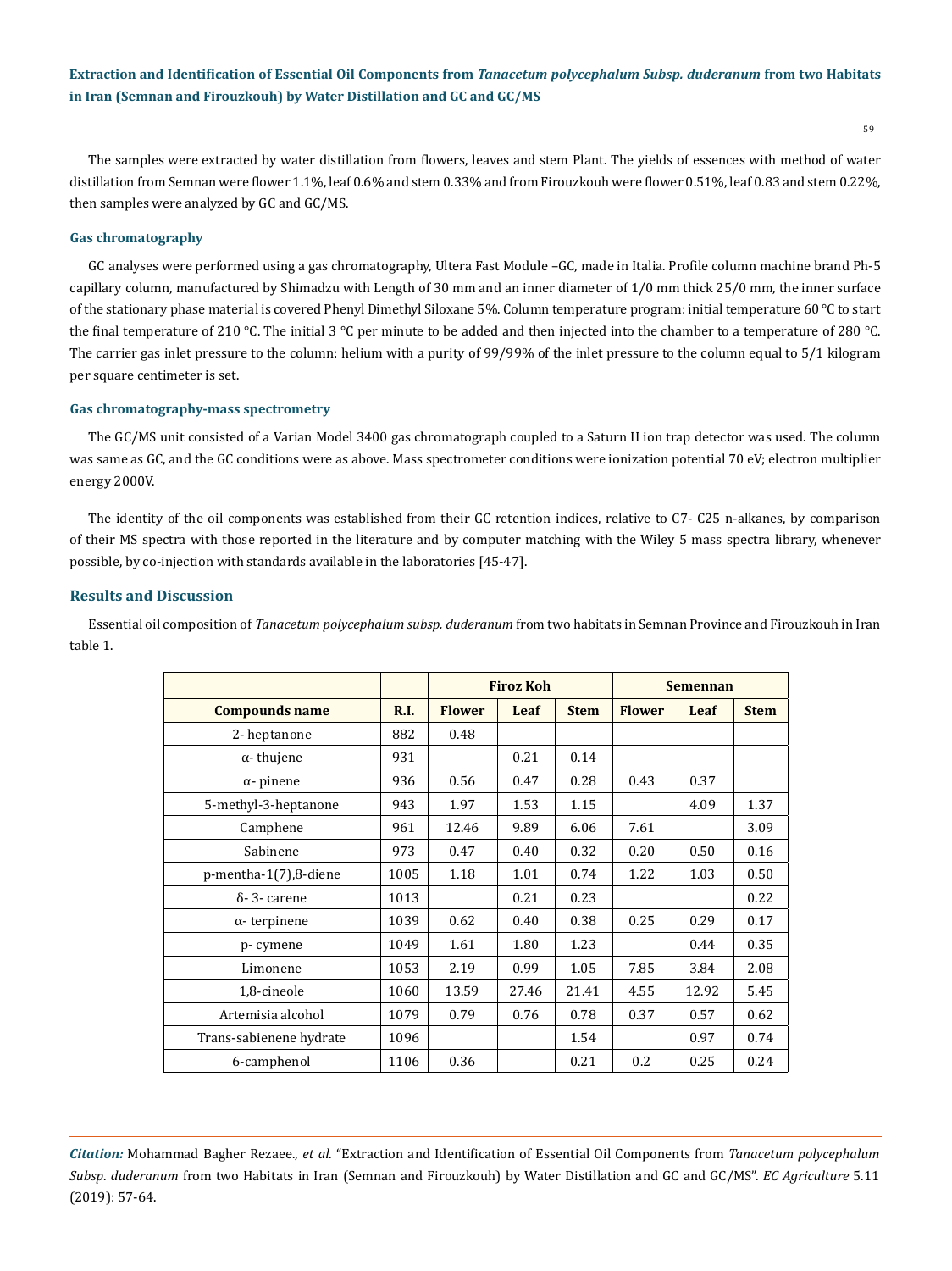| β-thujone                      | 1111 | 2.19  | 0.25  | 0.17  | 0.56  | 0.27  | 0.23  |
|--------------------------------|------|-------|-------|-------|-------|-------|-------|
| Chrysanthenone                 | 1127 |       | 1.55  | 1.11  | 0.20  | 0.52  | 0.52  |
| p-menth-3-en-8-ol              | 1148 | 0.74  | 1.08  | 0.77  | 1.48  | 0.83  | 1.21  |
| Trans-β- dihydro terpineol     | 1159 |       |       |       | 0.31  | 0.33  | 0.71  |
| Santolinyl actate              | 1170 | 0.41  | 0.39  | 0.50  | 0.62  | 0.55  | 1.26  |
| Terpin-4-ol                    | 1173 |       |       |       | 0.69  |       |       |
| Camphor                        | 1180 | 23.30 | 17.06 | 33.94 | 53.63 | 53.38 | 60.89 |
| Octanol acetate                | 1211 | 0.66  | 0.81  | 0.91  | 1.18  | 1.29  | 1.38  |
| Cis-sabinene hydrate acetate   | 1222 | 13.01 | 17.87 | 13.99 | 2.86  | 4.14  | 6.51  |
| Neo-iso-dihydro carveol        | 1226 | 0.91  | 0.82  | 1.00  | 0.80  | 0.98  | 1.57  |
| Trans-crysanthenyl acetate     | 1236 | 1.62  | 1.24  | 1.00  | 0.81  | 0.74  | 0.92  |
| Cuminyl aldehyde               | 1241 | 0.32  | 0.25  | 0.42  | 0.58  | 0.54  | 0.76  |
| Heptyl isobutyrate             | 1247 |       | 0.25  | 0.23  |       |       | 0.22  |
| Trans-sabinene hydrate acetate | 1258 | 0.74  | 0.58  | 0.61  | 0.54  | 0.52  | 0.81  |
| Cis-chrysanthenyl acetate      | 1273 | 6.31  | 2.92  | 3.55  | 1.15  | 0.93  | 1.61  |
| bornyl acetate                 | 1284 | 0.38  | 0.21  | 0.26  | 2.31  | 1.21  | 1.34  |
| 2-ethyl-isomenthone            | 1289 | 1.42  | 1.13  | 1.24  | 0.60  | 0.46  | 0.59  |
| neo-verbanol acetate           | 1317 | 5.80  | 3.87  | 2.75  | 1.71  | 1.05  | 1.28  |
| $\alpha$ - terpinyl acetate    | 1349 | 1.24  |       |       | 0.21  |       |       |
| $\alpha$ -copaene              | 1374 | 0.80  | 0.41  | 0.51  | 0.17  |       |       |
| $y$ – cadinene                 | 1514 | 0.62  |       |       |       |       |       |
| $\alpha$ - cadinene            | 1534 |       |       | 0.20  |       |       | 1.12  |
| Caryophyllene alcohol          | 1567 | 1.00  | 0.22  |       |       |       |       |
| Spathulenol                    | 1575 | 0.69  |       |       |       |       |       |
| Tetradecanal                   | 1613 |       |       |       | 0.31  |       |       |
| $\beta$ - eudesmol             | 1647 |       | 0.40  | 0.41  | 0.15  |       | 0.54  |
| Ar-turmerone                   | 1664 |       |       |       |       |       | 0.21  |
| (Z, E)-farnesol                | 1687 |       | 0.48  | 0.29  |       |       |       |
| (Z, Z)-farnesol                | 1712 |       | 0.38  | 0.25  |       |       | 0.47  |
| (z)- nuciferol                 | 1731 | 0.55  | 0.21  | 0.16  | 0.57  | 0.28  | 0.52  |
| Isoamyl dodecanoate            | 1862 | 0.37  |       |       |       |       |       |

*Table 1: Essential oil composition of Tanacetum polycephalum subsp. duderanum from two habitats in Iran (Semnan and Firouzkouh) of Iran by water distillation.* 

Some earlier works have been reported on the essential oils of various *Tanacetum* L. species [28,48,49].

The essential oil of *Tanacetum polycephalum subsp. duderanum* from two habitats in Semnan Province and Firouzkouh in Iran table 1. Essential oil extracted by water distillation from Plant on flowers, leaves and stem were collected on May 2015. The yields of essential oils by water distillation from Semnan from flower were 1.1%, leaf 0.6% and stem 0.33% and from Firouzkouh from flower were 0.51%, leaf 0.83 and stem 0.22%, respectively. Main components obtained from water distillation from Semnan on flower were camphor 53.63%, Limonene 7.85%, camphene 7.61%, 1,8-cineole 4.55%, on leaf were camphor 53.38%, 1,8-cineole 12.92%, cis-sabinene hydrate acetate

*Citation:* Mohammad Bagher Rezaee., *et al*. "Extraction and Identification of Essential Oil Components from *Tanacetum polycephalum Subsp*. *duderanum* from two Habitats in Iran (Semnan and Firouzkouh) by Water Distillation and GC and GC/MS". *EC Agriculture* 5.11 (2019): 57-64.

60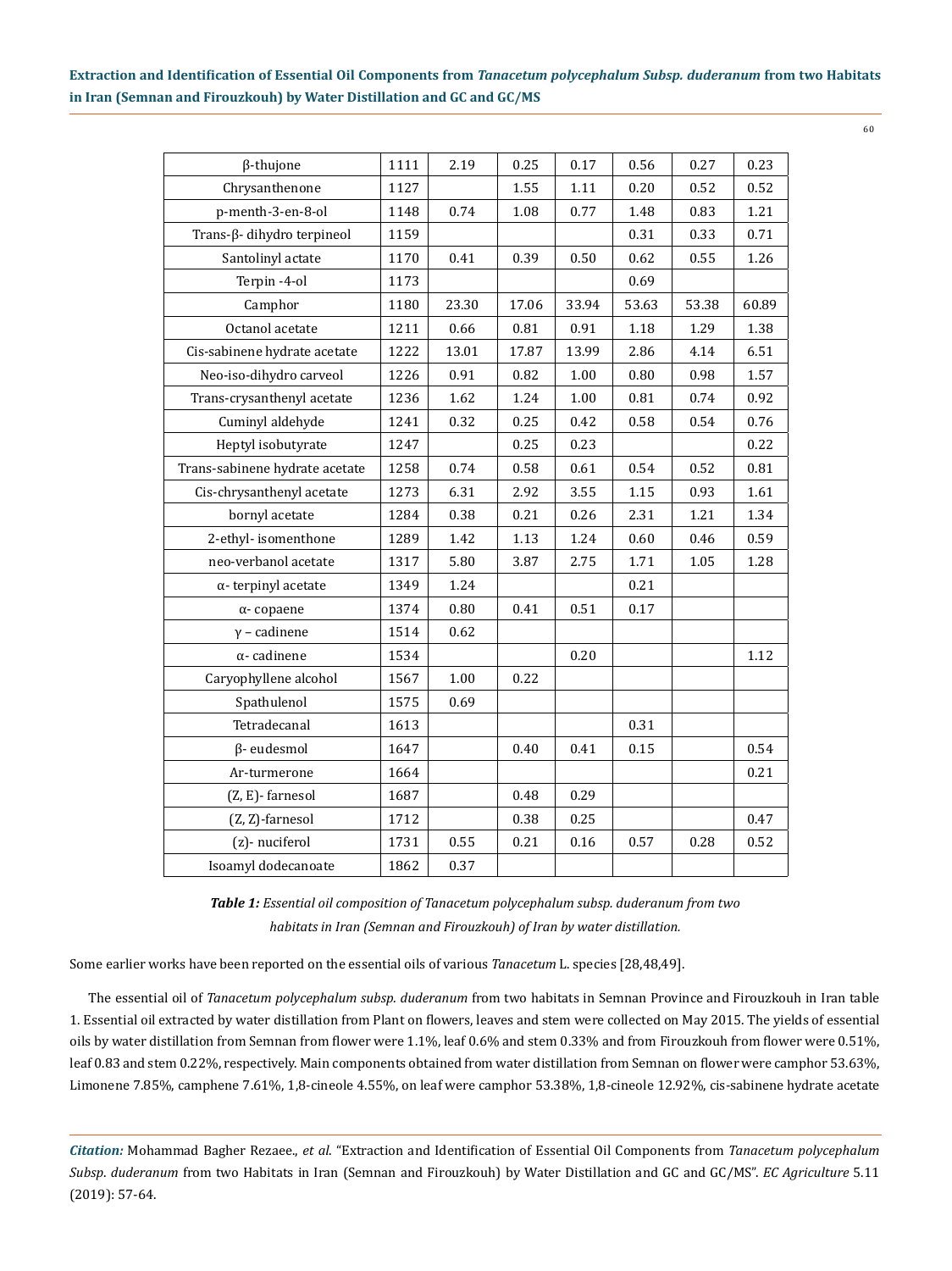61

4.14% and 5-methyl-3-heptanone 4.09% and on stem were camphor 60.89%, cis-sabinene hydrate acetate 6.51%, 1,8-cineole 5.45%, and from Firouzkouh on flower were camphor 23.30%, 1,8-cineole 13.59%, cis-sabinene hydrate acetate 13.01%, camphene 12.46%, on leaf were 1,8-cineole 27.46%, cis-sabinene hydrate acetate 17.87%, camphor 17.06%, camphene 9.89%, on stem were camphor 33.94%, 1,8-cineole 21.41, cis-sabinene hydrate acetate 13.99%, camphene 6.06%, respectively.

#### **Conclusion**

A previous report by [Mirahmadi](https://www.researchgate.net/profile/Seyed_Fazel_Mirahmadi)., *et al*. 2013 [42], indicated that only 26 components representing about 98.4 % of its composition were identified present in essential oil of *Tanacetum polycephalum subsp. duderanum*, from Iran. Artemisia alcohol (42.7 %), camphor (22.0 %), yomogi alcohol (14.0 %), camphene (4.8 %), 1,8-cineole (4.7 %) were the main components of the essential oil. Which our components on camphor, camphene and 1,8-cineole are similar but with different percentage which can due to essential oil composition is a very complex one also because it is influenced by different factors such as climate, extraction methods, etc.

Rezaee., *et al*. 2012 [50], reported on essential oil composition of *Tanacetum angulatum* Willd. *Tanacetum canacens* DC. and *Tanacetum pinnatum* Boiss. growing wild in Iran. Plant flowers and leaves were collected from different locations of North- West of Iran. Samples were hydro-distilled to produce the oils in the yields (v/w) of 0.4% for leaves and 0.02% for flowers for both *T. angulatum* Willd and *T. canacens* DC., collected from Azerbaijan province (Tabriz), in of 0.05% for leaves and 0.2% for flowers *T. pinnatum* from Zanjan province (Zanjan) Main oil components of *T. angulatum* Wild. identified by GC/MS for leaves were camphor (8.1%) and for flowers were, camphor (9.0%). Main oil constituents of *T. pinnatum* leaves were camphor (24.2%).

Also, Sefidkon., *et al*. 2007 [43], reported on the aerial parts of 8 populations *Tanacetum Polycephalum,* four populations from *T. polycephalum* Schultz-Bip. subsp. *duderanum* (Boiss.) Podl. were investigated. Hydro-distilled volatile oils from the aerial parts of eight samples of *T. polycephalum*, were investigated mainly by a combination of GC and GC/MS. The main components of the essential oils were as follow: *T. polycephalum* Schultz- Bip. subsp. *duderanum*: α-thujone (11.0% - 43.4%), camphor (8.0% -1 8.8%), β-thujone (3.4% - 15.1%) and borneole (8.3% - 23.0%). Main components and their percentage varied by ecological parameters. These quantitative and qualitative differences between the present results and other researches could be ascribed to the harvest time, geographical origins and environmental factors.

With compare our work with Sefidkon., *et al*. 2007 [43], only in camphor are similar but with different percentage other components are different which can due to it is influenced by different factors such as climate, extraction methods, etc.

Nezhadali., *et al*. 2009 [27], reported on Chemical composition of the essential oils from the flower of *Tanacetum polycephalum subsp. duderanum* as a herbal plant in Iran, The chemical composition of the essential oil obtained by hydro-distillation from flower of *Tanacetum polycephalum subsp. duderanum* the dried plant in full flowering stage is 2.74%, and was analyzed by GC/MS and 23 compounds constituting 80.41% of the oil were identified. The major components were, cis-Chrysanthenyl acetate (27.18%), Thuj-3-en-10-al (10.70%), Linalool (9.72%), Linalool butyrate (8.80%), Carvacrol (5.64%), Geranyl acetate (5.44%), Menthyl isovalerate (2.94%), 1,8-Cineole (1.93), α- Pinene (1.61%) and Bornyl acetate (1.27%).

The comparing of the chemical compounds in the essential oil of *Tanacetum Polycephalum Subsp. duderanum* flower of our study with Nezhadali., *et al.* 2009 [27], show that most of the compounds in the oils of this flower are varied by ecological parameters. These quantitative and qualitative differences between the present results and other researches could be ascribed to the harvest time, geographical origins and environmental factors.

Main components obtained from water distillation from Semnan on flower were camphor 53.63%, and on leaf were camphor 53.38%, and on stem were camphor 60.89%, which Camphor has a wide variety of topical uses due to its antibacterial, antifungal, and antiinflammatory properties. It can be used to treat skin conditions, improve respiratory function, and relieve pain.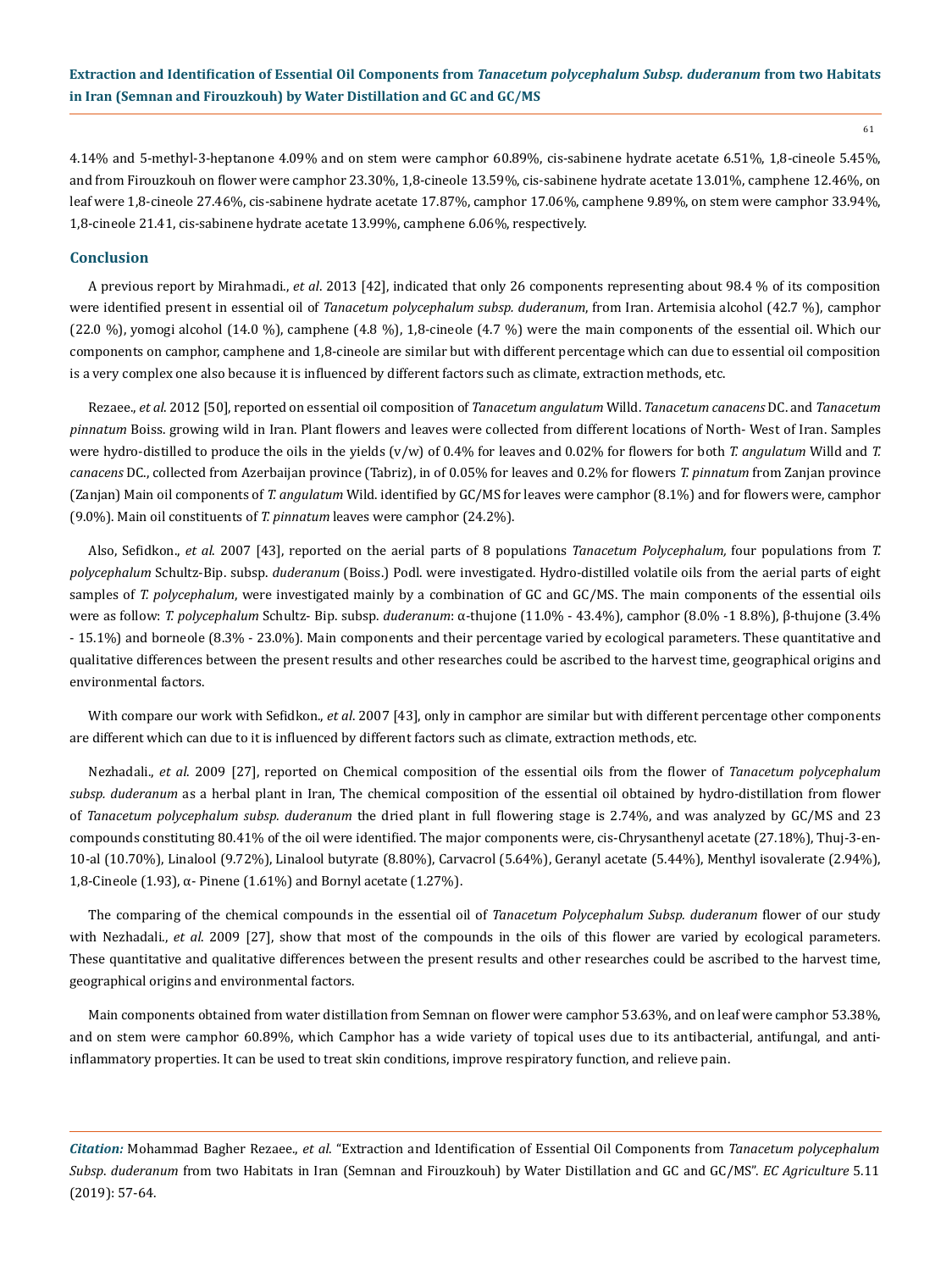## **Bibliography**

- 1. Kadereit JW and Jeffrey C. "Flowering plants vol. VIII. Eudicots. Asterales. Springer-Verlag Press. Berlin Heidelberg (2000).
- 2. Funk VA., *et al*. "Systematics, Evolution and Biogeography of the Compositae". International Association for Plant Taxonomy. Washington DC (2009).
- 3. Watanabe W. "Index to chromosome numbers in Asteraceae" (2002).
- 4. Carr GD., *et al*[. "Chromosome number in Compositeae XVIII".](https://www.ncbi.nlm.nih.gov/pubmed/10406724) *American Journal of Botany* 86.7 (1999): 1003-1013.
- 5. Valles J., *et al*[. "The genus Artemisia and its allies: phylogeny of subtribe Artemisiinae \(Asteraceae\) based on nucleotide sequence on](https://onlinelibrary.wiley.com/doi/abs/10.1055/s-2003-40790)  [nuclear ribosomal DNA internal transcribed spacers \(ITS\)".](https://onlinelibrary.wiley.com/doi/abs/10.1055/s-2003-40790) *Plant Biology* 5.3 (2003): 274-278.
- 6. Chehrehani A and Mehanfar N. "New chromosome counts in the tribe Anthemideae (Asteraceae) from Iran". *Cytologia* 73 (2008): 189-196.
- 7. Chehrehani A and Hajisadeghian S. "New chromosome counts in some species of Asteraceae from Iran". *Nordic Journal of Botany* 27 (2009): 247-250.
- 8. Brown AMG., *et al*. "Sexual hybrids of Tanacetum: biochemical, cytological and pharmacological characterization". *Journal of Experimental Botany* 50.33 (1999): 435-444.
- 9. Arthur ED and Plummer AP. "Biogeography and management of native western shrubs: a case study, section Tridentatae of Artemisia". Great Basin Naturalist Memoirs 2 (1978): 229-243.
- 10. Mabberley DJ. "The plant book". Cambridge University Press. Cambridge, U.K (1990).
- 11. Ling YR. "The old world Seriphidium (Compositae). Bulletin Botany Research (Harbin) 11 (1991a): 1-40.
- 12. Ling YR. "The old world Artemisia (Compositae)". Bulletin Botany Research (Harbin) 12 (1991b): 1-108.
- 13. Ling YR. "The new world Artemisia L". In Advances in Compositae Systematics. Royal Botanic Gardens, Kew, UK (1995): 255-281.
- 14. Ling YR. "The new world Seriphidum (Besser) Fourr". In Advances in Compositae Systematics". Royal Botanic Gardens, Kew, UK (1995): 283-291.
- 15. Bremer K and Humphries CJ. "Generic monograph of the Asteraceae-Anthemideae". *Bulletin of the Natural History Museum* 23 (1993): 71-177.
- 16. Kadereit JW and Jeffrey C. "Flowering plants". Volume VIII. Eudicots. Asterales. Springer-Verlag Press. Berlin Heid elberg (2007).
- 17. Funk VA., *et al*[. "Systematics, Evolution and Biogeography of the Compositae."](https://www.researchgate.net/publication/311811626_Systematics_Evolution_and_Biogeography_of_Compositae) *International Association for Plant Taxonomy* (2009).
- 18. Judd WS., *et al*. "Plant systematic a phylogenetic approach. Massachusetts, USA (1999).
- 19. Watson LE., *et al*[. "Molecular phylogeny and biogeography of tribe Anthemideae \(Astraceae\) based on chloroplast gene ndhf".](https://www.ncbi.nlm.nih.gov/pubmed/10764535)  *[Molecular Phylogenetics and Evolution](https://www.ncbi.nlm.nih.gov/pubmed/10764535)* 15.1 (2000): 59-69.
- 20. Rechinger KH. "Flora Iranica, Anthemideae". Toribus D. PODLECH, Munchen, & aliis 158 (1986): 118-119.
- 21. [Mozaffarian V. "Notes on the tribe Anthemideae \(Compositae\), new species, new records and new combinations for Iran".](https://www.sid.ir/en/journal/ViewPaper.aspx?id=87827) *Iranian [Journal of Botany. Tehran](https://www.sid.ir/en/journal/ViewPaper.aspx?id=87827)* 11.1 (2005): 115-127.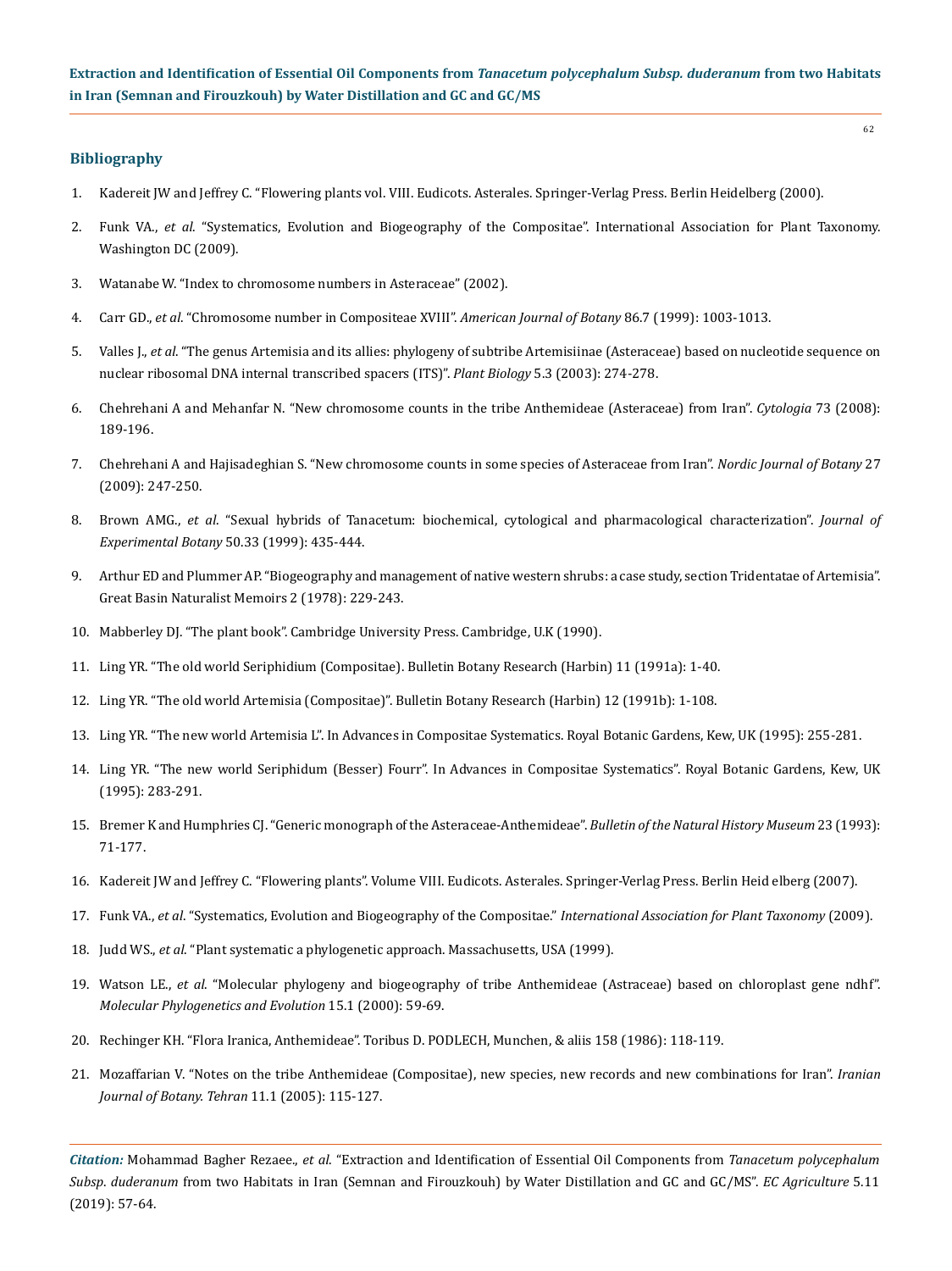- 22. Mozaffarian V. "A Dictionary of Iranian Plant Name". Farhang Moaser, Tehran, Iran (1996).
- 23. [Nori-Shargh D. "Chemical composition of the essential oil of Tanacetum polycephalum \(Schultz Bip. ssp. heterophyllum\)".](https://onlinelibrary.wiley.com/doi/abs/10.1002/%28SICI%291099-1026%28199903/04%2914%3A2%3C105%3A%3AAID-FFJ791%3E3.0.CO%3B2-7) *Flavour [Fragrance Journal](https://onlinelibrary.wiley.com/doi/abs/10.1002/%28SICI%291099-1026%28199903/04%2914%3A2%3C105%3A%3AAID-FFJ791%3E3.0.CO%3B2-7)* 14 (1999): 105–106.
- 24. Zargari A. "Medicinal Plants". Volume 3. Tehran University Press, Tehran, Iran (1996): 321-322.
- 25. [Javidnia K. "Composition of the essential oil of Tanacetum polycephalum Schultz Bip. subsp. farsicum Podl. from Iran".](https://www.tandfonline.com/doi/abs/10.1080/10412905.2008.9699993) *Journal of [Essential Oil Research](https://www.tandfonline.com/doi/abs/10.1080/10412905.2008.9699993)* 20.3 (2008): 209-211.
- 26. [Najafi Gh. "The Essential Oil of Tanacetum polycephalum Schultz-Bip. Sub sp. argyrophyllum \(K. Koch.\) Podlech from Iran".](https://www.tandfonline.com/doi/abs/10.1080/10412905.2007.9699952) *Journal of [Essential Oil Research](https://www.tandfonline.com/doi/abs/10.1080/10412905.2007.9699952)* 19.5 (2007): 460-462.
- 27. Nezhadali A., *et al*[. "Chemical composition of the essential oils from the flower of Tanacetum Polycephalum Subsp. Duderanum as a](https://www.derpharmachemica.com/pharma-chemica/chemical-composition-of-the-essential-oils-from-the-flower-of-tanacetum-polycephalum-subsp-duderanum-as-a-herbal-plant-i.pdf)  herbal plant in Iran". *[Der Pharma Chemica](https://www.derpharmachemica.com/pharma-chemica/chemical-composition-of-the-essential-oils-from-the-flower-of-tanacetum-polycephalum-subsp-duderanum-as-a-herbal-plant-i.pdf)* 1.2 (2009): 27-31.
- 28. Akpulat HA., *et al*[. "Composition of the essential oils of Tanacetum argyrophyllum and Tanacetum parthenium \(Asteraceae\) from](https://www.sciencedirect.com/science/article/pii/S0305197804002686)  Turkey". *[Biochemical Systematics and Ecology](https://www.sciencedirect.com/science/article/pii/S0305197804002686)* 33.5 (2005): 511-516.
- 29. Polatoglu K., *et al*[. "Antimicrobial Activity and Essential Oil Composition of a New T. argyrophyllum \(C. Koch\) Tvzel var. argyrophyllum](https://www.ncbi.nlm.nih.gov/pubmed/20484836)  Chemotype". *[Journal of Oleo Science](https://www.ncbi.nlm.nih.gov/pubmed/20484836)* 59.6 (2010): 307-313.
- 30. [Amiri H. "Chemical Composition, Antibacterial and Antioxidant Activity of the Essential Oil of Tanacetum polycephalum Schutz".](https://www.researchgate.net/publication/26609987_Chemical_Composition_Antibacterial_and_Antioxidant_Activity_of_the_Essential_Oil_of_Tanacetum_polycephalum_Schutz_Bip)  *[International Journal of Bio Technology and Research](https://www.researchgate.net/publication/26609987_Chemical_Composition_Antibacterial_and_Antioxidant_Activity_of_the_Essential_Oil_of_Tanacetum_polycephalum_Schutz_Bip)* 3.3 (2007): 321-324.
- 31. Rustaiyan A., *et al*[. "Germacranolides from Tanacetum polycephalum".](https://www.sciencedirect.com/science/article/abs/pii/003194229087127G) *Phytochemistry* 29.9 (1990): 3022-3023.
- 32. Hough-Golstein J and Hahn S P. "Antifeedant and oviposition deterrent activity of an aqueous extract of Tanacetum vulgare L. on two cabbage pests". *Environmental Entomology* 21.4 (1992): 837-844.
- 33. Hethelyi E., *et al*[. "Phytochemical and antimicrobial studies on the essential oils of the Tanacetum vulgare clones by Gas](https://geoscience.net/research/007/657/007657551.php)  [Chromatography /Mass Spectroscopy".](https://geoscience.net/research/007/657/007657551.php) *Herba Hungarica* 30.1-2 (1991): 82–90.
- 34. Nezhadali A., *et al*[. "Chemical composition of the essential oils from the flower of Tanacetum Polycephalum Subsp. Duderanum as a](https://www.derpharmachemica.com/pharma-chemica/chemical-composition-of-the-essential-oils-from-the-flower-of-tanacetum-polycephalum-subsp-duderanum-as-a-herbal-plant-i.pdf)  herbal plant in Iran". *[Der Pharma Chemica](https://www.derpharmachemica.com/pharma-chemica/chemical-composition-of-the-essential-oils-from-the-flower-of-tanacetum-polycephalum-subsp-duderanum-as-a-herbal-plant-i.pdf)* 1.2 (2009): 27-31.
- 35. Nezhadali A., *et al*[. "Chemical composition of the essential oil from the aerial parts of Artemisia Herba".](https://www.hindawi.com/journals/jchem/2008/730453/abs/) *E-Journal Chemistry* 5.3 [\(2008\): 557- 561.](https://www.hindawi.com/journals/jchem/2008/730453/abs/)
- 36. Nezhadali A., *et al*[. "Chemical composition of essential oil and antibacterial activity of Dracocephalum subcapitatum".](https://www.tandfonline.com/doi/abs/10.1080/0972060X.2010.10643798) *Journal of [Essential Oil-Bearing Plants](https://www.tandfonline.com/doi/abs/10.1080/0972060X.2010.10643798)* 13.1 (2010): 112- 117.
- 37. Nezhadali A., *et al*[. "Comparison of volatile organic compounds of Thymus vulgaris using Hydrodistillation and headspace solid](https://www.researchgate.net/publication/264703980_Comparison_of_Volatile_Organic_Compounds_of_Thymus_Vulgaris_Using_Hydrodistillation_and_Headspace_Solid_Phase_Microextraction_Gas_Chromatography_Mass_Spectrometry)  [phase microextraction gas chromatography mass spectrometry".](https://www.researchgate.net/publication/264703980_Comparison_of_Volatile_Organic_Compounds_of_Thymus_Vulgaris_Using_Hydrodistillation_and_Headspace_Solid_Phase_Microextraction_Gas_Chromatography_Mass_Spectrometry) *Journal of the Chinese Chemical Society* 57 (2010): 40-43.
- 38. Harborne JB., *et al*[. "Chemosystematics of the composiate: flavonoid patterns in the Chrysanthemum complex of the tribe](https://www.researchgate.net/publication/256826944_Chemosystematics_of_the_composiate_Flavonoid_patterns_in_the_Chrysanthemum_complex_of_the_tribe_Anthemideae)  Anthemideae". *Phytochemistry* [9.9 \(1970\): 2011-2016.](https://www.researchgate.net/publication/256826944_Chemosystematics_of_the_composiate_Flavonoid_patterns_in_the_Chrysanthemum_complex_of_the_tribe_Anthemideae)
- 39. Majed-Jabari T., *et al*[. "Composition of the essential oil of Tanacetum khorassanicum \(Krasch.\) Parsa. a new species from Iran".](https://www.tandfonline.com/doi/abs/10.1080/10412905.2002.9699893) *Journal [of Essential Oil Research](https://www.tandfonline.com/doi/abs/10.1080/10412905.2002.9699893)* 14.5 (2002): 380-381.

*Citation:* Mohammad Bagher Rezaee., *et al*. "Extraction and Identification of Essential Oil Components from *Tanacetum polycephalum Subsp*. *duderanum* from two Habitats in Iran (Semnan and Firouzkouh) by Water Distillation and GC and GC/MS". *EC Agriculture* 5.11 (2019): 57-64.

63